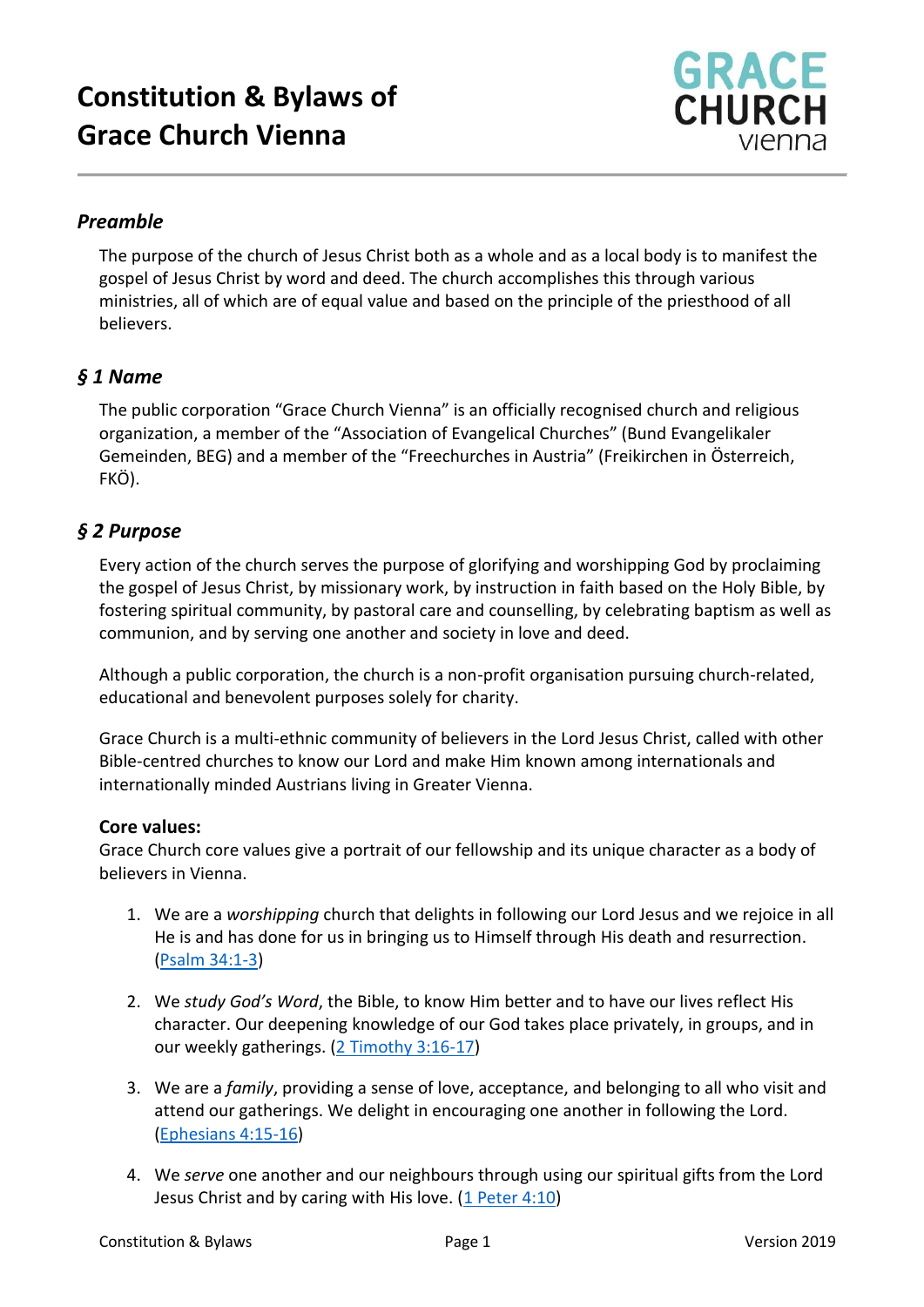- 5. Our *multi-ethnicity* demonstrates that our standing in Christ Jesus has no distinction based on race or gender. We walk together in loving unity in our Lord. [\(Galatians 3:28\)](https://www.biblegateway.com/passage/?search=Galatians+3%3A28&version=ESV)
- 6. We want to *grow* in our capacity to serve and in our character so we are always becoming more like our Lord. [\(Colossians 1:28\)](https://www.biblegateway.com/passage/?search=Colossians+1%3A28&version=ESV)

Our fellowship is primarily for English and German speakers who long to serve the international community of Vienna and see them come to know our Lord Jesus Christ. [\(John 17:3\)](https://www.biblegateway.com/passage/?search=John+17%3A3&version=ESV)

We live, pray, and give as fellow workers with the Lord in His work in Vienna and the world. We regularly send out our members to serve Him in His harvest fields. [\(1 Corinthians 3:9;](https://www.biblegateway.com/passage/?search=1+Corinthians+3%3A9%3B+Matthew+28%3A18-20&version=ESV) Matthew [28:18-20\)](https://www.biblegateway.com/passage/?search=1+Corinthians+3%3A9%3B+Matthew+28%3A18-20&version=ESV)

# *§ 3 Statement of faith*

In agreement with the Apostles' Creed, we believe:

## **1. The Holy Bible**

We believe that – while retaining the human identity of each author – the entire Holy Bible (without the Apocrypha) in its source texts is the inspired and inerrant Word of God. It was given to us by God to serve as the utmost authority in all issues concerning faith, thoughts and actions. [\(2 Tim. 3:16; 2 Pet. 1:21; Heb. 4:12\)](https://www.biblegateway.com/passage/?search=2+Tim.+3%3A16%3B+2+Pet.+1%3A21%3B+Heb.+4%3A12&version=ESV).

## **2. God**

We believe that there is only one true God who reveals himself as Father, Son and Holy Spirit. God is Spirit, yet a person; eternal, omnipresent, almighty and omniscient; he is completely holy, good and just; a God of judgement as well as love, mercy and grace. [\(Gen. 1:1; Deut.](https://www.biblegateway.com/passage/?search=Gen.+1%3A1%3B+Deut.+6%3A4%3B+John+10%3A30%3B+John+4%3A24%3B+Matt.+28%3A19%3B+2+Cor.+13%3A14%3B+Heb.+4%3A14%3B+Psalm+139%3A1-10%3B+Jer.+23%3A23-24%3B+Psalm+99%3A9%3B+Psalm+106%3A1%3B+Deut.+32%3A4%3B+1+John+4%3A8%3B+Ex.+34%3A6&version=ESV)  [6:4; John 10:30; John 4:24; Matt. 28:19; 2 Cor. 13:14; Heb. 4:14; Psalm 139:1-10; Jer. 23:23-](https://www.biblegateway.com/passage/?search=Gen.+1%3A1%3B+Deut.+6%3A4%3B+John+10%3A30%3B+John+4%3A24%3B+Matt.+28%3A19%3B+2+Cor.+13%3A14%3B+Heb.+4%3A14%3B+Psalm+139%3A1-10%3B+Jer.+23%3A23-24%3B+Psalm+99%3A9%3B+Psalm+106%3A1%3B+Deut.+32%3A4%3B+1+John+4%3A8%3B+Ex.+34%3A6&version=ESV) [24; Psalm 99:9; Psalm 106:1; Deut. 32:4; 1](https://www.biblegateway.com/passage/?search=Gen.+1%3A1%3B+Deut.+6%3A4%3B+John+10%3A30%3B+John+4%3A24%3B+Matt.+28%3A19%3B+2+Cor.+13%3A14%3B+Heb.+4%3A14%3B+Psalm+139%3A1-10%3B+Jer.+23%3A23-24%3B+Psalm+99%3A9%3B+Psalm+106%3A1%3B+Deut.+32%3A4%3B+1+John+4%3A8%3B+Ex.+34%3A6&version=ESV) John 4:8; Exodus 34:6)

We believe in God the Father: The creator, author and sustainer of all things, including his plan of redemption for mankind. [\(Gen. 1:1; Rom. 8:28; 1 Cor. 8:6; John 3:16;](https://www.biblegateway.com/passage/?search=Gen.+1%3A1%3B+Rom.+8%3A28%3B+1+Cor.+8%3A6%3B+John+3%3A16%3B+Psalm+54%3A4%3B+Psalm+55%3A22&version=ESV) Psalm 54:4; Psalm [55:22\)](https://www.biblegateway.com/passage/?search=Gen.+1%3A1%3B+Rom.+8%3A28%3B+1+Cor.+8%3A6%3B+John+3%3A16%3B+Psalm+54%3A4%3B+Psalm+55%3A22&version=ESV)

We believe in God the Son: Through him the world was created and who, by conception through the Holy Spirit, became fully man while remaining fully God at the same time. He died a substitutionary death on the cross for the guilt of man in order to redeem him from sin and everlasting separation from God. His resurrection from the dead was bodily, and he ascended into the heavens where he personally represents the believers before the Father. [\(John 1:1-18; Matt 1:18-21; Luke 24:39; Rom. 3: 23-25; John 5:18; Heb. 1:1-9; 1 John 5:20; 1](https://www.biblegateway.com/passage/?search=John+1%3A1-18%3B+Matt+1%3A18-21%3B+Luke+24%3A39%3B+Rom.+3%3A+23-25%3B+John+5%3A18%3B+Heb.+1%3A1-9%3B+1+John+5%3A20%3B+1+Tim.+2%3A5%3B+Luke+24%3A51%3B+1+Cor.+15%3A1-4%3B+1+John+2%3A1-2&version=ESV)  [Tim. 2:5; Luke 24:51; 1 Cor. 15:1-4; 1 John 2:1-2\)](https://www.biblegateway.com/passage/?search=John+1%3A1-18%3B+Matt+1%3A18-21%3B+Luke+24%3A39%3B+Rom.+3%3A+23-25%3B+John+5%3A18%3B+Heb.+1%3A1-9%3B+1+John+5%3A20%3B+1+Tim.+2%3A5%3B+Luke+24%3A51%3B+1+Cor.+15%3A1-4%3B+1+John+2%3A1-2&version=ESV)

We believe in God the Holy Spirit: He was sent from the Father and from the Son to glorify Christ and convict man about God's way of salvation. He indwells every believer; he seals, strengthens, guides, teaches and sanctifies the believer and provides him/her with spiritual gifts for ministry in the church. As we submit all areas of life to Christ, he is able to fulfil us more and more. (John 14:26; 15:26; [16:13-15; Eph. 1:13; Rom. 8:13-16; 2 Cor. 1:22; Rom.](https://www.biblegateway.com/passage/?search=John+14%3A26%3B+15%3A26%3B+16%3A13-15%3B+Eph.+1%3A13%3B+Rom.+8%3A13-16%3B+2+Cor.+1%3A22%3B+Rom.+15%3A19%3B+Acts+1%3A8%3B+2%3A38%3B+8%3A29%3B+Gal.+5%3A18%3B+Titus+3%3A5%3B+1+Cor.+6%3A19-20%3B+1+Cor.+12%3A11&version=ESV)  15:19; Acts 1:8; 2:38; [8:29; Gal. 5:18; Titus 3:5; 1 Cor. 6:19-20; 1 Cor.](https://www.biblegateway.com/passage/?search=John+14%3A26%3B+15%3A26%3B+16%3A13-15%3B+Eph.+1%3A13%3B+Rom.+8%3A13-16%3B+2+Cor.+1%3A22%3B+Rom.+15%3A19%3B+Acts+1%3A8%3B+2%3A38%3B+8%3A29%3B+Gal.+5%3A18%3B+Titus+3%3A5%3B+1+Cor.+6%3A19-20%3B+1+Cor.+12%3A11&version=ESV) 12:11)

#### **3. Man**

We believe that God created man in his image and has given him reason, feelings and a free will so that he can live responsibly before God and rule over creation. Man and woman are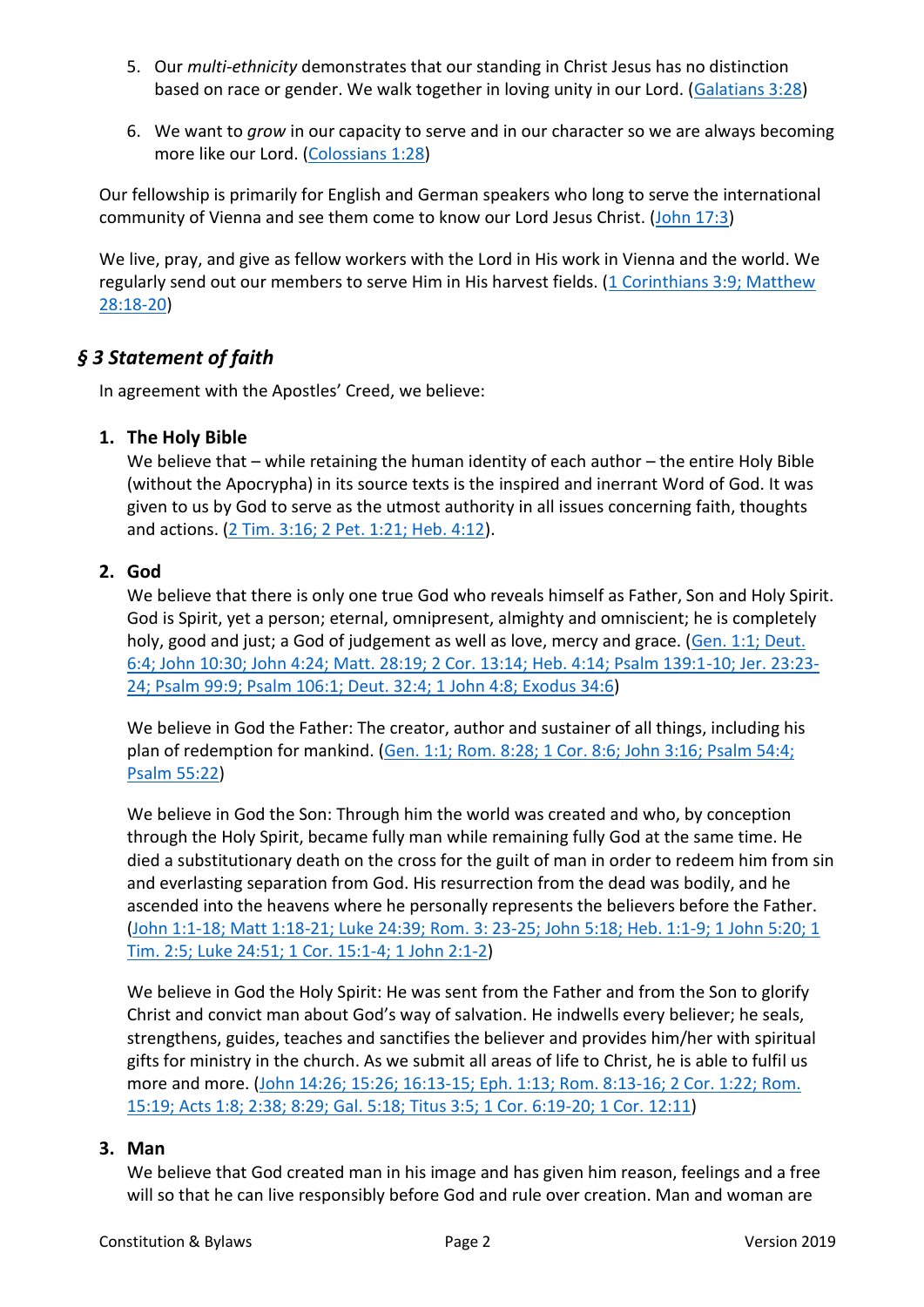equal before God, but are entrusted with different roles in family, church and society.

We believe that man fell into sin because of disobedience, and therefore all mankind was completely and eternally separated from God. Man's nature, mind and deeds are now marked by sin. Due to the fall, hardship, sickness and death came into the world. [\(Gen. 1:26-](https://www.biblegateway.com/passage/?search=Gen.+1%3A26-30%3B+Rom.+3%3A23%3B+1+Cor.+11%3A8-12%3B+Rom.+1%3A18-22%3B+Eph.+5%3A22-24&version=ESV) [30; Rom. 3:23; 1 Cor. 11:8-12;](https://www.biblegateway.com/passage/?search=Gen.+1%3A26-30%3B+Rom.+3%3A23%3B+1+Cor.+11%3A8-12%3B+Rom.+1%3A18-22%3B+Eph.+5%3A22-24&version=ESV) Rom. 1:18-22; Eph. 5:22-24)

#### **4. Redemption**

We believe that mankind can only be saved through God's grace by believing in the Lord Jesus Christ. He alone is our mediator who completely took our penalty on himself. Everyone who, having been convicted by God's Word and the Holy Spirit – acknowledges their sinfulness before God, wilfully submits to Christ's substitutionary sacrifice and accepts Jesus as their Lord will be born again to new life and have assurance of eternal salvation. The believer experiences spiritual growth through fellowship with the Lord, obedience to God's Word, as well as prayer and fellowship with other Christians. The believer will remain subject to physical and emotional suffering; however, it is in God's hands to respond to the believer's prayer and grant healing, strengthening and growth in the midst of suffering. [\(John 14:6;](https://www.biblegateway.com/passage/?search=John+14%3A6%3B+Acts+4%3A12%3B+John+1%3A29%3B+Acts+13%3A38-39%3B+Rom.+4%3A5%2C+5%3A1%2C+10%3A9-10%3B+John+3%3A16%3B+Eph.+2%3A8-9%2C+1%3A4-5%3B+Heb.+10%3A10%2C14%3B+Eph.+5%3A26-27%3B+Rom.+8%3A11%3B+1+Cor.+6%3A11%3B+1+John+5%3A13&version=ESV) Acts [4:12; John 1:29; Acts 13:38-39; Rom. 4:5, 5:1, 10:9-10; John 3:16; Eph. 2:8-9, 1:4-5; Heb.](https://www.biblegateway.com/passage/?search=John+14%3A6%3B+Acts+4%3A12%3B+John+1%3A29%3B+Acts+13%3A38-39%3B+Rom.+4%3A5%2C+5%3A1%2C+10%3A9-10%3B+John+3%3A16%3B+Eph.+2%3A8-9%2C+1%3A4-5%3B+Heb.+10%3A10%2C14%3B+Eph.+5%3A26-27%3B+Rom.+8%3A11%3B+1+Cor.+6%3A11%3B+1+John+5%3A13&version=ESV)  [10:10,14; Eph. 5:26-27; Rom. 8:11; 1 Cor. 6:11; 1 John 5:13;](https://www.biblegateway.com/passage/?search=John+14%3A6%3B+Acts+4%3A12%3B+John+1%3A29%3B+Acts+13%3A38-39%3B+Rom.+4%3A5%2C+5%3A1%2C+10%3A9-10%3B+John+3%3A16%3B+Eph.+2%3A8-9%2C+1%3A4-5%3B+Heb.+10%3A10%2C14%3B+Eph.+5%3A26-27%3B+Rom.+8%3A11%3B+1+Cor.+6%3A11%3B+1+John+5%3A13&version=ESV) [John 10:27-30, 17:1, 6:37; 2 Tim](https://www.biblegateway.com/passage/?search=John+10%3A27-30%2C+17%3A1%2C+6%3A37%3B+2+Tim+1%3A12%3B+James+1%3A2-3%3B+1+Pet.+2%3A20-21%2C+3%3A14%2C+4%3A12-19%3B+2+Cor.+4%3A7-12%3B+Phil.+4%3A6-7%3B+John+14%3A13-14%3B+Rom.+5%3A3-5&version=ESV)  [1:12; James 1:2-3; 1 Pet. 2:20-21, 3:14, 4:12-19; 2 Cor. 4:7-12; Phil. 4:6-7; John 14:13-14;](https://www.biblegateway.com/passage/?search=John+10%3A27-30%2C+17%3A1%2C+6%3A37%3B+2+Tim+1%3A12%3B+James+1%3A2-3%3B+1+Pet.+2%3A20-21%2C+3%3A14%2C+4%3A12-19%3B+2+Cor.+4%3A7-12%3B+Phil.+4%3A6-7%3B+John+14%3A13-14%3B+Rom.+5%3A3-5&version=ESV)  [Rom. 5:3-5\)](https://www.biblegateway.com/passage/?search=John+10%3A27-30%2C+17%3A1%2C+6%3A37%3B+2+Tim+1%3A12%3B+James+1%3A2-3%3B+1+Pet.+2%3A20-21%2C+3%3A14%2C+4%3A12-19%3B+2+Cor.+4%3A7-12%3B+Phil.+4%3A6-7%3B+John+14%3A13-14%3B+Rom.+5%3A3-5&version=ESV)

### **5. The Church**

We believe in the church being a spiritual body with Christ being the head and all members being born-again believers.

We believe that the local church is a gathering of believers in Jesus Christ whose purpose is to worship and adore God, to proclaim the gospel in all the world, to practice biblical instruction (teaching), to give counsel in spiritual matters, to carry out social welfare deeds, to pray in supplication and intercession. The church has to maintain the visible signs of redemption: believer's baptism and communion. Every single local church, and primarily its elders and deacons, is directly responsible to the Lord Jesus Christ. All church members are called to follow the example set by the leadership and serve each other according to everyone's spiritual maturity, character and gifting.

We believe in the independence and self-reliance of the local church. An autonomous church is still expected to have common ground with the umbrella organization where teaching and practice are concerned.

We recognize and support the governmental authorities in their God-given role as long as none of God's laws are being violated. [\(Eph. 1:22-23, 4:15-16; Acts 2:42-47, 14:23; 1 Cor.](https://www.biblegateway.com/passage/?search=%28Eph.+1%3A22-23%2C+4%3A15-16%3B+Acts+2%3A42-47%2C+14%3A23%3B+1+Cor.+11%3A23-27%2C+12%3A19-20%2C+27-28%3B+Matt.+28%3A19%3B+1+Pet.+5%3A1-5%3B+Titus+1%3A5&version=ESV)  [11:23-27, 12:19-20, 27-28; Matt. 28:19; 1 Pet. 5:1-5; Titus 1:5\)](https://www.biblegateway.com/passage/?search=%28Eph.+1%3A22-23%2C+4%3A15-16%3B+Acts+2%3A42-47%2C+14%3A23%3B+1+Cor.+11%3A23-27%2C+12%3A19-20%2C+27-28%3B+Matt.+28%3A19%3B+1+Pet.+5%3A1-5%3B+Titus+1%3A5&version=ESV)

## **6. Eschatology (The final things)**

We believe in Christ's visible return after times of trial, temptation and God's judgment. Christ is then going to pass final judgment on the living and the dead. In the end, God will create a New Heaven and a New Earth that will be filled with absolute righteousness. The redeemed will spend eternity in God's presence, but the unredeemed in separation from God. [\(Titus 2:13; 1 Thess. 1:10, 4:13-18, 5:4-10; John 14:1-3; Matt. 24:8-31, 25:31-46; Rev.](https://www.biblegateway.com/passage/?search=Titus+2%3A13%3B+1+Thess.+1%3A10%2C+4%3A13-18%2C+5%3A4-10%3B+John+14%3A1-3%3B+Matt.+24%3A8-31%2C+25%3A31-46%3B+Rev.+21%3A1-8&version=ESV)  [21:1-8\)](https://www.biblegateway.com/passage/?search=Titus+2%3A13%3B+1+Thess.+1%3A10%2C+4%3A13-18%2C+5%3A4-10%3B+John+14%3A1-3%3B+Matt.+24%3A8-31%2C+25%3A31-46%3B+Rev.+21%3A1-8&version=ESV)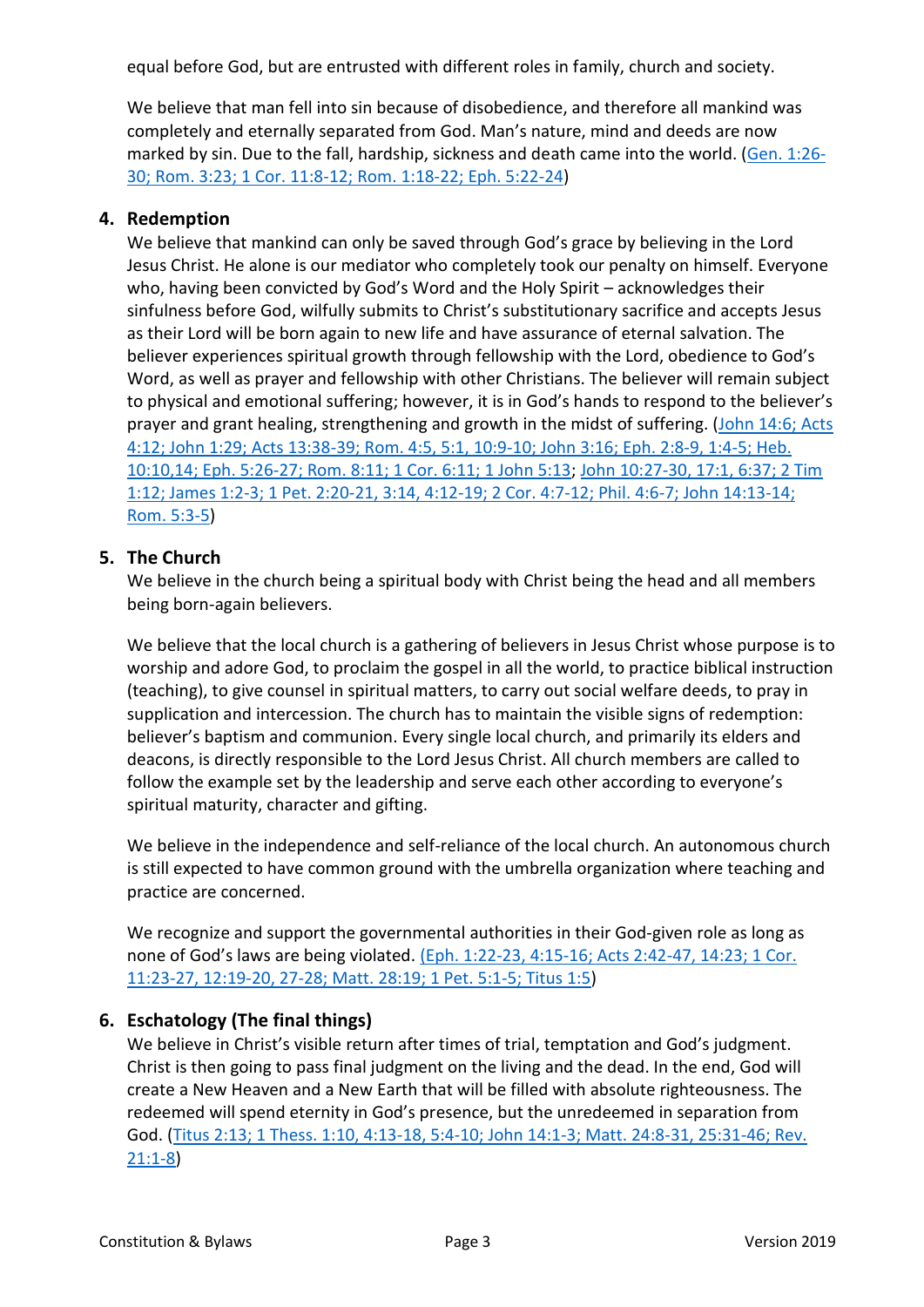# *§ 4 Membership*

Members can be regular or associate members. All members are members of BEG and FKÖ at the same time. Based on Austrian law, it is not permitted to hold two or more memberships in other registered faith communities or officially recognised churches and religious organisations in Austria. Membership of a church outside Austria does not affect a membership of a church in Austria.

Regular membership is based on a personal confession of faith, believer's baptism, agreement to the Statement of Faith and by making a binding declaration. Grace Church members are expected to attend, serve, give, support, pray, etc. similar to the example set in [Acts 2:42](https://www.biblegateway.com/passage/?search=Acts+2%3A42&version=ESV)

Associate members are:

- Children until they have reached the age of religious accountability
- Other people (not in full agreement with the requirements of regular membership as stated above) who nevertheless consider themselves part of the local church both by making a binding declaration, and by being approved by the local church.

Admission of members:

- Applicants submit the filled-out application form and complete a membership training seminar
- Applicants share their personal confession (testimony) with the church leadership. In case of further questions, the church leadership might request for a personal interview. At least two persons of the church leadership shall be present for each interview, one of whom shall be an Elder. Such interviews shall assure the applicant of the church's interest in his/her spiritual life and to learn more about the applicant's understanding of faith and Christian experience. A further goal is to learn of the applicant's desire and commitment to participate in the life of the church and to support the church, as they are able, with their time, talents, prayers and resources.
- Applicants who meet the requirements shall be recommended for membership by the elder board and shall be formally received into the congregation during an official church meeting. The names of all applicants will be made known to the church members at least two weeks in advance by e-mail. This will allow anyone to notify the church leadership if there is an allegation which may be grounds for delaying or withholding membership.

Membership (both regular and associate) can only be practiced in one local church body which is usually situated in the vicinity of the respective member's main residence. Exceptions to the rule about residency apply to those members who have been sent out by their church to a different area of ministry either in Austria or abroad. In addition, the church leadership can issue exceptions to this rule about residency for individual members.

Membership is terminated through resignation, through death, removal from the membership list, exclusion (church discipline), being sent out to a church of similar confession or by a permanent change of residence unless it is grounded on an aforementioned exception to the rule.

# *§ 5 Church government*

The Church is governed by the church assembly and the church leadership.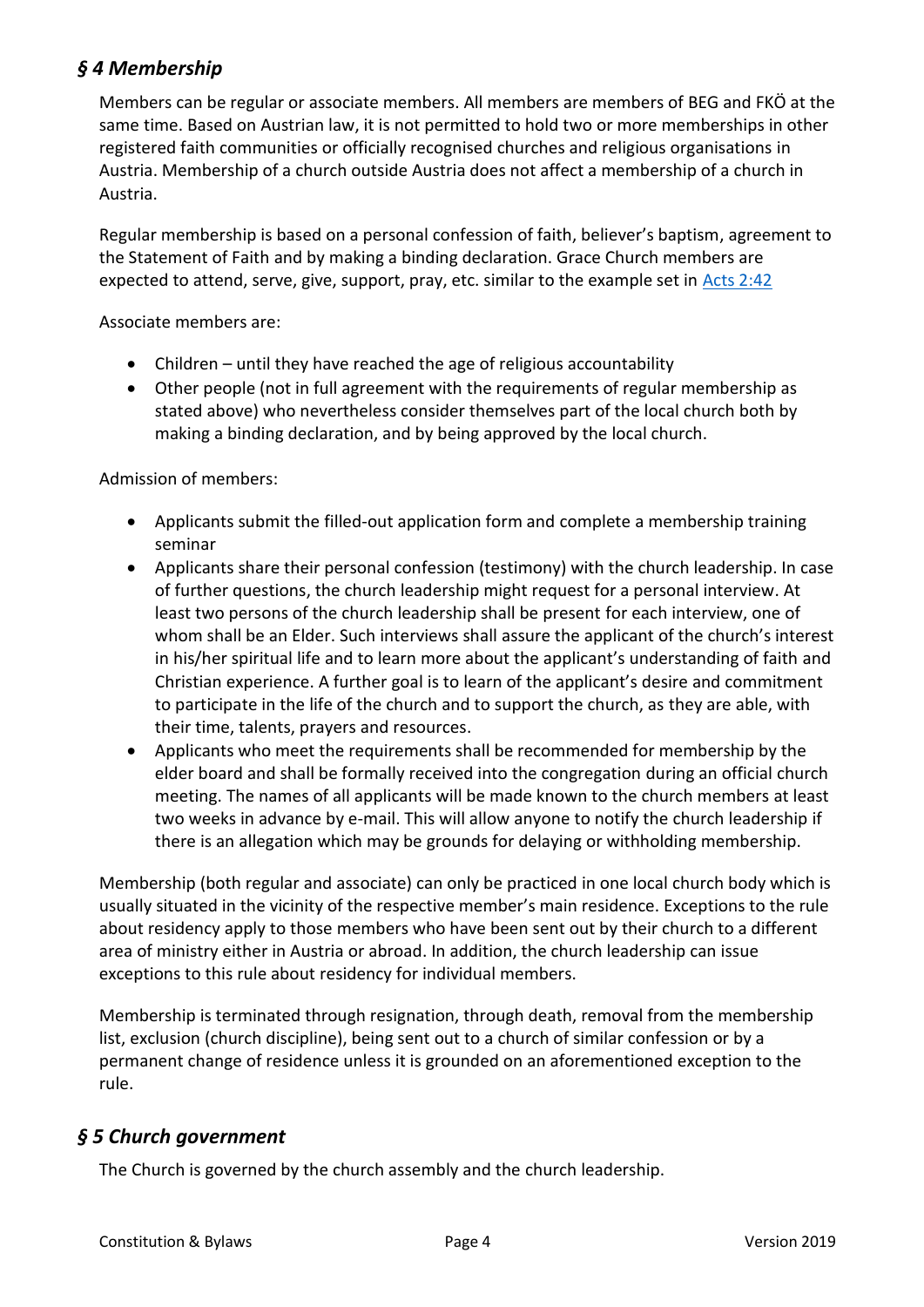### **1. The church assembly**

A church that can legally vote must have a quorum. The church members together share responsibility for the local church. They are encouraged to participate in decision-making processes if possible. Every church member may suggest items for the assembly agenda.

The church assembly consists of all regular members and are entitled to vote. Associate members may participate in the church assembly but are not entitled to vote. The church leadership may grant associate members voting rights in specific cases.

The church leadership shall call a church assembly at least once a year.

The church assembly has to be announced twice and at least two weeks prior to the meeting.

Should at least 10% of regular members (in churches with less than 40 members, at least 4 individuals) request an assembly, the church leadership is obliged to call an extraordinary church assembly within one month.

Minutes of the meeting have to be taken and made available to church members on request.

A member of the church leadership usually chairs the church assembly.

The church assembly has a quorum if at least 33% of voting members are present. The church assembly should strive for consensus, but a simple majority vote will suffice if necessary. Certain decisions require a voting majority of three-quarters. Abstentions from voting do not count as a valid vote.

The responsibilities of the church assembly which require a simple majority vote are:

- Approval of the budget
- Approval of the statement of financial accounts.

The responsibilities of the church assembly which require a majority of three-quarters are:

- Affirmation/appointment and dismissal of members of the church leadership
- Affirmation/appointment and dismissal of full or part-time paid staff (e.g. pastors, counsellors), associate pastors and other workers according to § 14 "BEG Geschäftsordnung"
- Amendments to the church rules
- Dissolution of the church

#### **2. The church leadership**

The church leadership is the governing leadership of the church including spiritual matters. The church leadership consists of Elders and Deacons under the authority of the Lord Jesus Christ, who is the Head of the Church.

Elders function as overseers and shepherds of Grace Church with a primary emphasis on pastoral care and discipleship, prayer, teaching, protecting the flock, and servant leadership. Deacons function as assistants to the Elders and official ministers of mercy. They serve the church through various administrative capacities so the Elders can concentrate on their role of prayer and teaching God's word (Acts 6).

#### **Elders**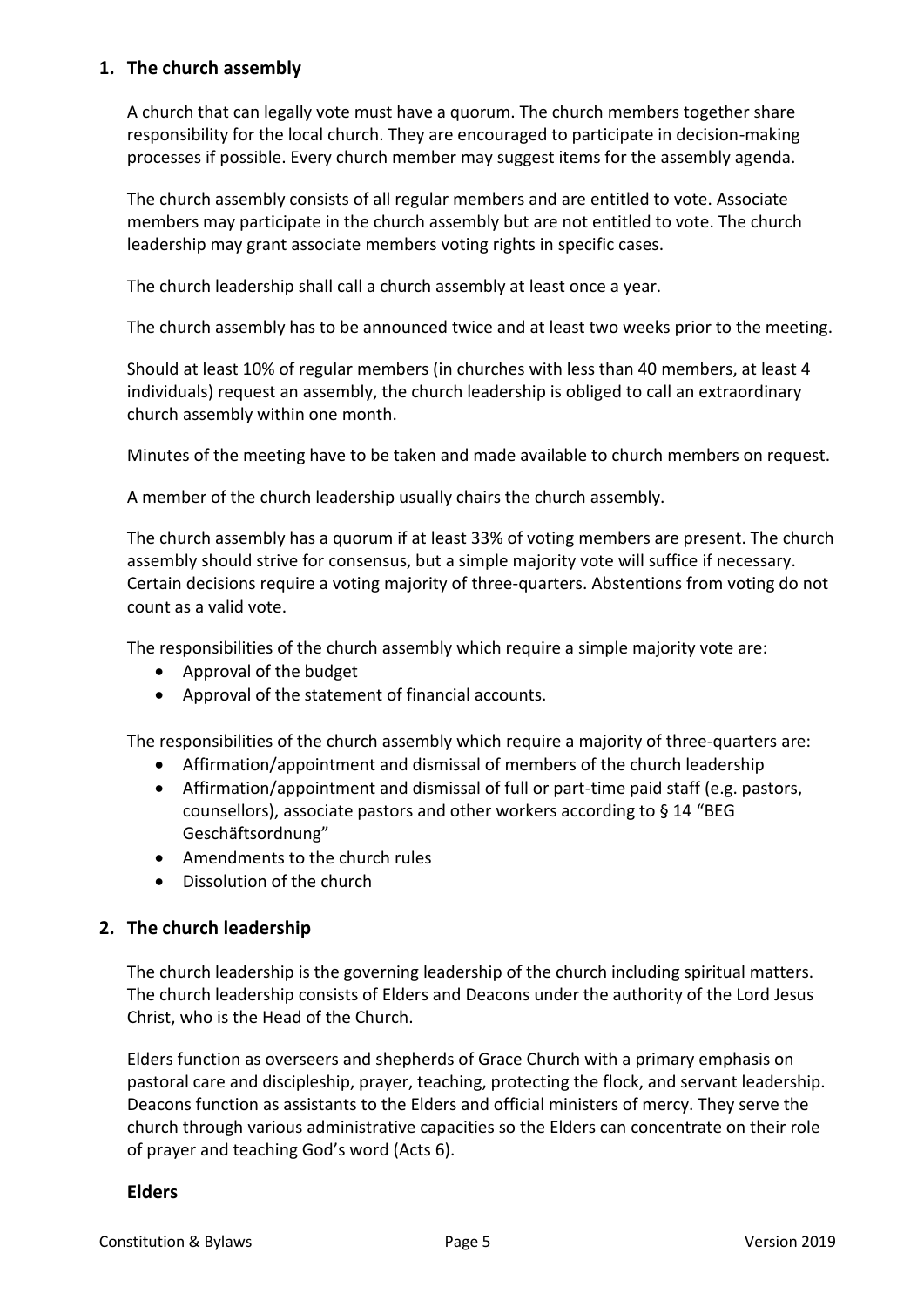Elders serve with shared and equal authority with one another. Ideally at least three elders should serve at any time with more being added as is needed to care for the church. The elders will nominate additional or replacement elders who are then affirmed by a church assembly. If less than three elders are currently serving, the church assembly can nominate additional elders. If there is a pastor, he will be a member of the elder board, but is not considered in the target number of serving elders.

Only qualified men who are members of Grace Church may serve as elders in accordance with Biblical passages such as [1 Timothy 3:1-7 and Titus 1:5-9.](https://www.biblegateway.com/passage/?search=1+Timothy+3%3A1-7%3B+Titus+1%3A5-9&version=ESV) These qualifications guide both the nomination and continuation of elder service.

Specific spiritual responsibilities of elders are as follows:

- Guarding the church from doctrinal error [\(Acts 20:28-31\)](https://www.biblegateway.com/passage/?search=Acts+20%3A28-31&version=ESV)
- Able to preach and teach [\(1 Timothy 3:2\)](https://www.biblegateway.com/passage/?search=1+Timothy+3%3A2&version=ESV)
- Shepherding and leading as a servant [\(1 Peter 5:2\)](https://www.biblegateway.com/passage/?search=1+Peter+5%3A2&version=ESV)
- Meeting practical needs of church members in difficult situations [\(James 5:14;](https://www.biblegateway.com/passage/?search=James+5%3A14%3B+Acts+20%3A35&version=ESV) Acts [20:35\)](https://www.biblegateway.com/passage/?search=James+5%3A14%3B+Acts+20%3A35&version=ESV)
- Maintain his own spiritual health to be a model for the church [\(1 Peter 5:3;](https://www.biblegateway.com/passage/?search=1+Peter+5%3A3%3B+Titus+1%3A9&version=ESV) Titus 1:9)

In addition to the emphasis on spiritual nurture, elders will have the following responsibilities:

- Represent of the church officially when needed and in legal matters
- Oversee the yearly budget and financial accounting

Elders serve for a period of 2-4 years and consideration will be given for a trial period as an elder for a shorter time of evaluation. Elders can serve for additional terms after evaluation by the other elders and by affirmation by the church assembly.

#### **Deacons**

The elders appoint deacons with approval of the church assembly. Deacons should serve according to their gifting and can lead teams as needed to serve alongside them. All regular church members, both men and women, are essentially permitted to serve as deacons. The qualifications for both the nomination and continuation of deacons are found in Biblical passages such as [1 Timothy 3:8-13.](https://www.biblegateway.com/passage/?search=1+Timothy+3%3A8-13&version=ESV) The length of service of a deacon will be determined at nomination.

If Grace Church chooses to employ a deacon as an employee, the church leadership is responsible for providing a job description and guidance for that position.

The church leadership has to select three authorized signatories as well as one representative for external relations.

## *§ 6 Church discipline and conflict management*

#### **1. Church discipline**

The church will use biblical principles to handle members who violate the church's values or persist in sinful ways.

#### **2. Conflict management**

Whenever the church is unable to resolve severe conflicts after 3 consecutive church assemblies, the BEG board or their designated representatives have to be notified. The BEG board will, in